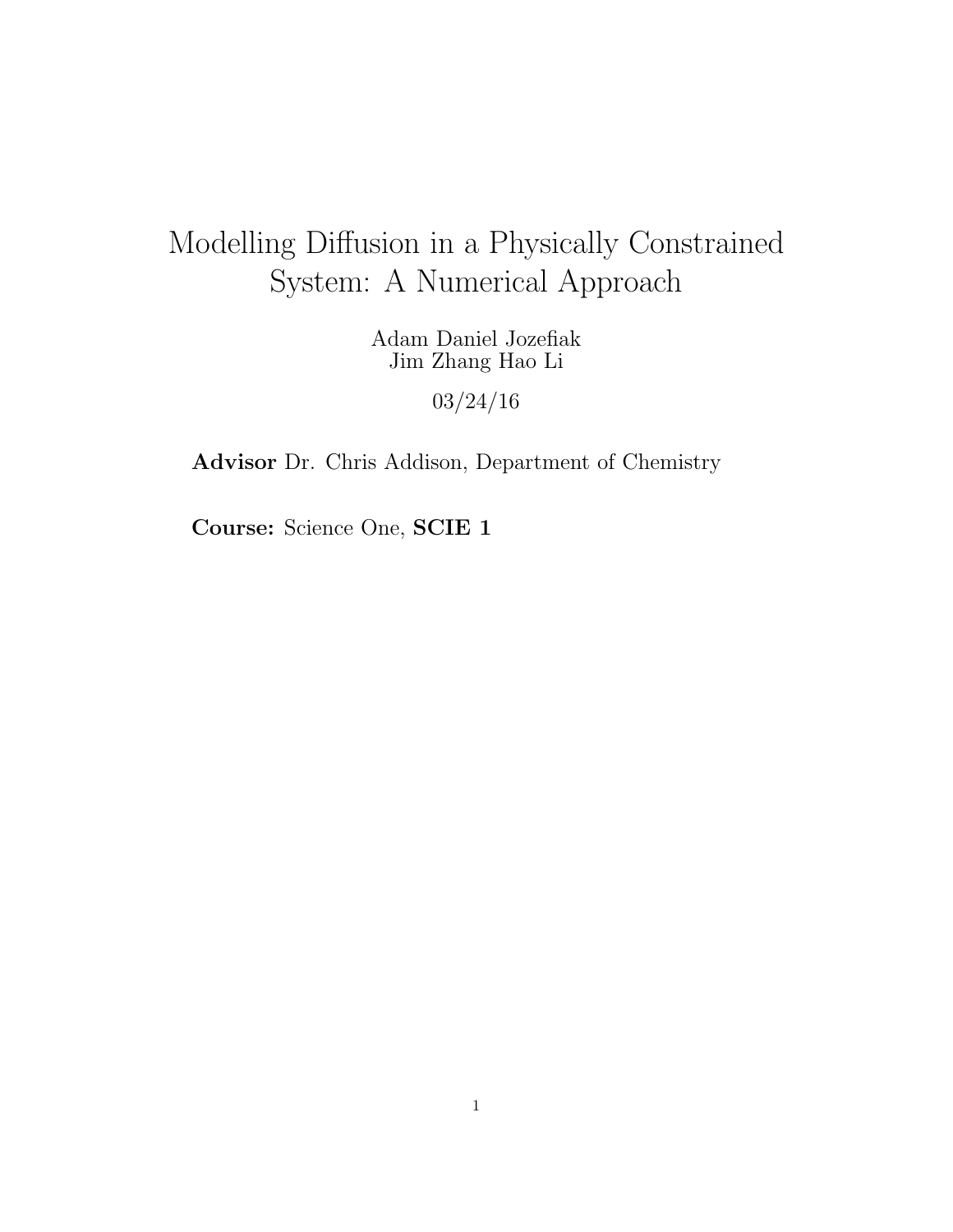## **Modelling Diffusion in a Physically Constrained System: A Numerical Approach**

10.17975/sfj-2016-008

#### **AUTHORS: Adam Jozefiak, Jim Zhang Hao Li SCHOOL: University of British Columbia**

#### **Abstract**

Diffusion has been described on a microscopic scale by Einstein as a probabilistic collision of particles. On a macroscale, diffusion has been thoroughly described by Fick's laws. However, the solutions to Fick's laws are limited to idealized physical systems. The aim of this experimental study is to provide a mathematical model for diffusion which incorporates both macroscopic and microscopic properties to effectively model diffusion in a geometrically constrained two-dimensional system. Based on macroscopic and microscopic properties, two-dimensional diffusion was modelled as a summation of equally probable paths of diffusion. The point source diffusion of hydrochloric acid in an arena with variable barrier dimensions was monitored continuously using a pH probe. The numerical solution of the mathematical model for each experimental condition was determined and the pre-exponential factor was fit to the measurements. The average pre-exponential value was determined for each experimental condition, and t-scores were calculated to compare the average pre-exponential values which were found to be statistically similar. This indicates that the proposed model is an accurate model as it predicts identical pre-exponential values between experimental conditions, accounting for all variants that it attempts to model. This model provides a bridge between the microscopic and macrooscopic theoretical descriptions of diffusion that were independently postulated by Einstein and Fick. Applications of the model include the approximation of locations of leakage in hydraulic systems.

#### **Kev Words**

Modelling Diffusion, Numerical Computation, Ficks Laws

#### **Introduction**

Adolf Fick, in 1855, provided a mathematical explanation of diffusion by postulating two fundamental laws for diffusion, known as Fick's laws (1).

Fick's first law states that the flux of diffusion - the movement of particles through a given area - is proportional to the diffusive

constant multiplied by the negative of the concentration gradient (1). The differential equation is described as

$$
J = -D\frac{dC}{dx} \tag{1}
$$

Where J represents the diffusive flux (mol/m<sup>2</sup>s), C is the concentration in (mol/ $m<sup>3</sup>$ ), x is some defined position along a defined x-axis in  $(m)$ , and the D, the diffusion constant in  $(m^2/s)$  which describes a solute's relative rate of diffusion in relation to the properties of the solute, solvent, and overall system (1, 2).

Fick's second law of diffusion states that the change in concentration in some defined space with respect to time is proportional to the second derivative of concentration with respect to position multiplied by the diffusion constant (1). This law states that a concentration gradient will result in concentration changes in the system, where regions down a concentration gradient will experience an increasing concentration with time. The partial differential equation is described as

$$
\frac{dC}{dt} = D \frac{d^2C}{dx^2} \tag{2}
$$

Although Fick's laws of diffusion provide a thorough description of diffusion, they are limited to a macroscopic explanation of the phenomenon. It was later that Einstein described the observed Brownian Motion as a series of stochastic collisions between particles, thus bridging the kinetic molecular theory of heat with classical thermodynamics (2).

By this stochastic nature of particle collisions, individual particles have an equal probability of moving in any direction (2). Secondly, in an arbitrarily defined three-dimensional coordinate system, movements along an axis are independent of movements along the other two axes (2).

Many solutions to Fick's laws of diffusion are limited to idealized systems and consequently fail to account for more complex geometries of the physical system. In response, this study investigates the feasibility of the development of a more holistic model of diffusion that incorporates complex geometries of a physical system. An idealized system in this context is defined as a physical system of perfect geometric dimensions such a line, rectangle, or a cylinder.

The model developed in this study will provide a new bridge between the macroscopic and microscopic descriptions of diffusion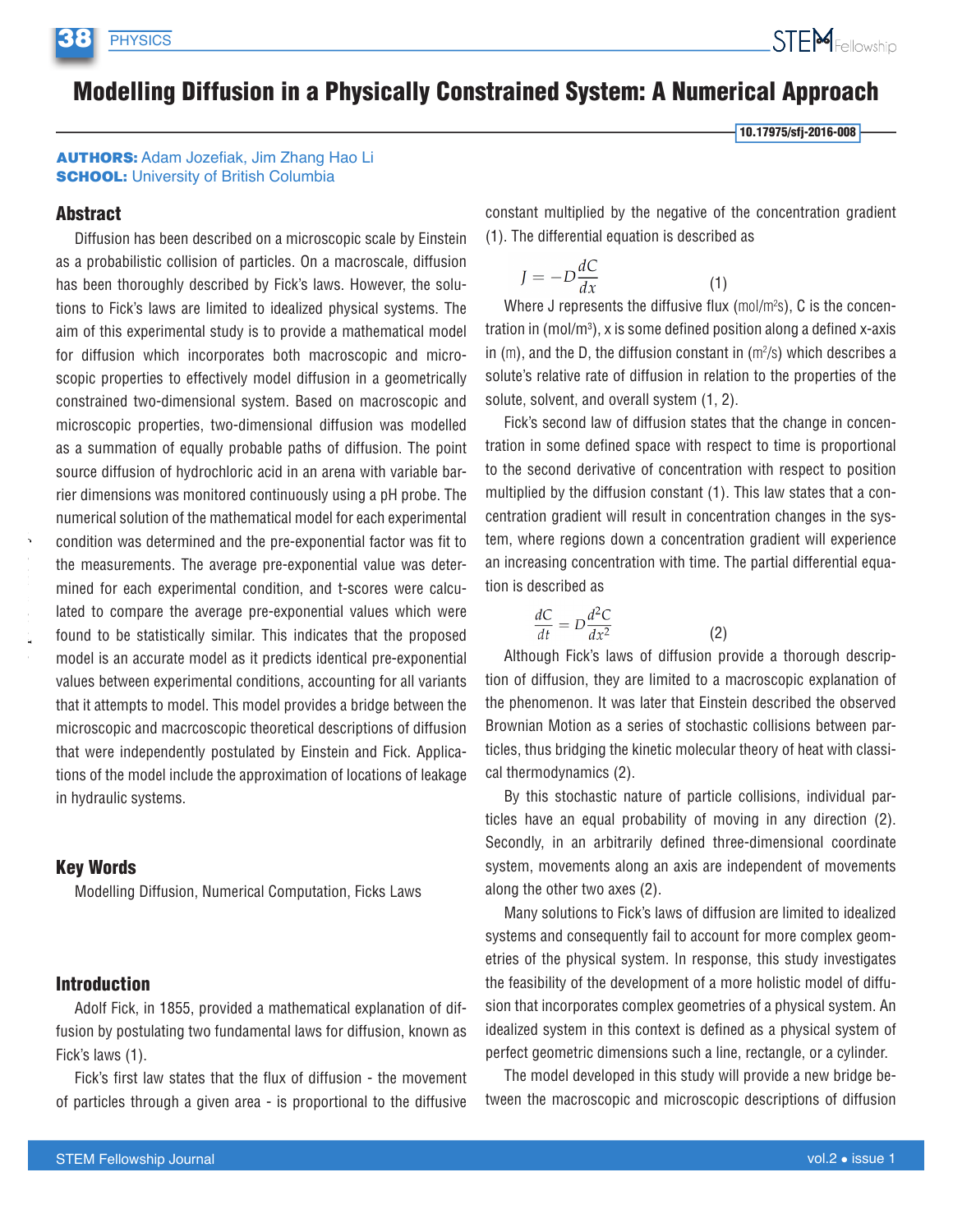that have been developed independently by Einstein and Fick. Furthermore, the model will be a basis for future models that can be applied to macroscopic scenarios of fluid diffusion. This has pertinence in several fields, including but not limited to industrial, environmental, and health care settings.

To achieve the purpose of this study, a new numerical model of diffusion based on solutions to Fick's laws and the microscopic properties of diffusion is postulated and verified against experimental results from a physically constrained two-dimensional system of diffusion.

#### **Methods**

**Development of the Model.** As a basis for this new model, the solution to a one-dimensional idealized system described by Fick's second law is employed (3). The solution is

$$
C(r,t) = \frac{A}{\sqrt{t}}e^{\frac{-r^2}{4Dt}} \tag{3}
$$

where  $A$  is a dimension-less preexponential factor,  $t$  is time in  $(s)$ , r is displacement in  $(m)$ . The pre-exponential factor remains constant for a specific system, and is an empirically determined value  $(3)$ .

The diffusion constant for the experimental system is approximated using the Einstein- Stokes equation

$$
D = \frac{K_B T}{6\pi PR} \tag{4}
$$

Where,  $K_{\rm B}$ , the Boltzmann constant is 1.38065 x 10<sup>-23</sup> m<sup>2</sup>kg/s<sup>2</sup>k,  $\overline{T}$  is the absolute temperature of the system in  $(K)$ .  $\overline{P}$  is the dynamic viscosity of the solvent in  $Ns/m^2$ , and  $R$  is the solute's radius in (m)  $(2, 4)$ .

Figure 1 displays the idealized onedimensional system that equation 3 represents and as well as the two-dimensional systems of diffusion that this study investigates.

To model a two-dimensional physically constrained system, diffusion is treated as a summation of all possible and reasonable net paths a particle could take to the final displacement position. A reasonable path of diffusion is defined as a path with as few directional changes as possible, and whereby all paths should contain the same number of directional changes with the exception of a few paths that may have fewer directional changes as is the case with the central path of the second diagram in Figure 1.



**Figure 1:** Representations of Fick's one-dimensional sytem of diffusion, and two-dimensional systems.

Green dots represent initial points of concentration and red dots represent final postions after displacement; arrows represent paths of net diffusion.



**Figure 2:** Representations of an unreasonable path of diffusion.

Figure 2 displays an unreasonable path. Although this path is a realistic representation of an individual particle's stochastic displacement (2), on a macroscale Fick's laws treat these stochastic movements in aggregate by quantifying the net diffusive flux rather than the exact movement of a particle (1, 3). The assumption with choosing only paths defined as reasonable paths as opposed to including unreasonable paths in this model lies in the statistical improbability of individual particles moving in identical, or at least similar, stochastic paths like in Figure 2. It is more likely that particles would move in the reasonable paths, or at least paths that more closely resemble them, as compared to the stochastic path displayed in Figure 2. Further, an addition of more paths, with changes in their direction at multiple and different points than just at the barrier's slit would have led to an increasingly large number of computational operations to solve the model, which would have become overly cumbersome for the scope of this study. Consequently, equation 3 provides an effective solution to an idealized one dimensional system of diffusion and by using this solution as the basis for the summation of many paths of diffusion, the same assumption about the net diffusion along the paths should also apply.

In this new model, each path is weighed by the angle the path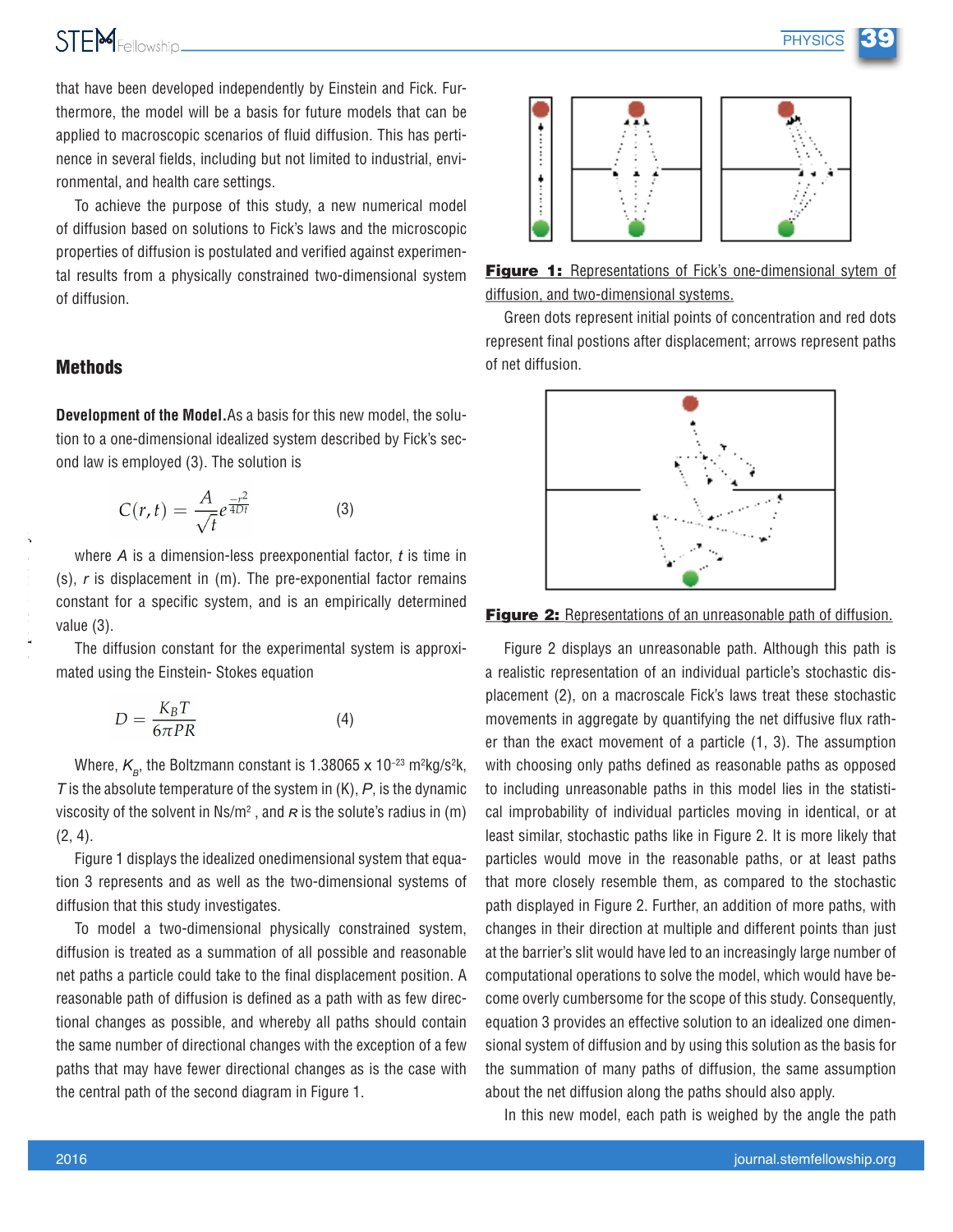

represents as a proportion of the overall angle of diffusion. By this view, an infinite number of net paths of diffusion would result in an infinitesimally small weighing of each path. The key assumption of this two-dimensional model is the microscopic property that particles have an equal probability in moving in any direction (2). By the use of an equally probable diffusion with respect to angle, each path must be equally spaced apart in terms of an internal angle  $(d\theta)$ between paths of diffusion from an initial concentration source.

Another reason why paths were chosen to be weighted with respect to angle was because of the empirical trend noted when slit size and position were varied. It was found that the experimental trends correlated with changes in the size of the angle between the slit edges and the central angle as opposed to the changes in the absolute size of the slit. This is evidenced by the more drastic change in experimental results between the 1.0 cm and 2.0 cm slit trials versus the difference in the results between the 10.0 cm slit and a no barrier (21.2 cm slit) trials. Likewise, experimental data showed that the positioning of a same size slit (2.0 cm) with respect to a central angle altered the diffusive rate, even though the slit width remained constant. Thus, these empirical observations, along with the theoretical assumptions about equal probabilistic diffusion into any direction led to the assumption of weighing reasonable paths of diffusion with respect to angle.

Thus, this summation of paths, each weighed by  $d\theta$ , is

$$
C(r,t) = \sum_{i=0}^{N} d\theta \times \frac{A}{\sqrt{t}} e^{\left(\frac{-(r_i)^2}{4Dt}\right)}
$$
(5)

Where N is defined as

**PHYSICS** 

$$
N = \frac{\theta}{d\theta}
$$

Since the displacement path distance  $r_i$  is being incremented with respect to the central angle,  $r_i$  becomes a function of the incremented angle where

 $(6)$ 

 $(7)$ 

$$
r_i = R(\theta_o + d\theta \times i)
$$

In order to computationally solve equation 4, a function  $R$  must be developed where the displacement distance  $r_i$  can be determined repetitively in increments, with respect to a constant change of the central angle (Equation 7). Figures 3 and 4 display geometries of two-dimensional diffusion systems with incremented  $r_i$  displacements. The systems displayed in these figures are identical to this study's experimental conditions, and for the purpose of this study, r, was solved for using standard Pythagorean and trigonometric relationships.



Figure 3: Representation of the summation of many paths diffusion model.

A barrier bisects the system through the centre, containing a permeable opening along a central axis.



Figure 4: Representation of the summation of many paths diffusion model in a system with a shifted barrier opening away from the central axis.

#### **Experimental Procedure**

Hydrochloric acid was chosen as the diffusion particle due to its ability to induce an observable pH change. All trials were conducted in a glass experimental arena measuring  $21.2$  cm  $\times$  25.4 cm  $\times$  7 cm. A corrugated-plastic barrier with variable-sized slits bisects the arena into two halves as shown in Figures 5 and 6. The medium for diffusion throughout the experiment was 700 mL of tap water. The relatively shallow water depth of about 1.25 cm could be used as an effective model for two dimensional diffusion as the movement of particles in the two-dimensional horizontal plane is independent of vertical-depth movements (2). In each trial, 10.0 mL of 8.62 M hydrochloric acid was injected into a small closed plastic container via a serological syringe, which was subsequently secured on the arena edge facing towards the barrier. A Vernier pH probe secured on the opposite side was used to record the pH data over time. Changes in pH during the diffusion process were assumed to be due to the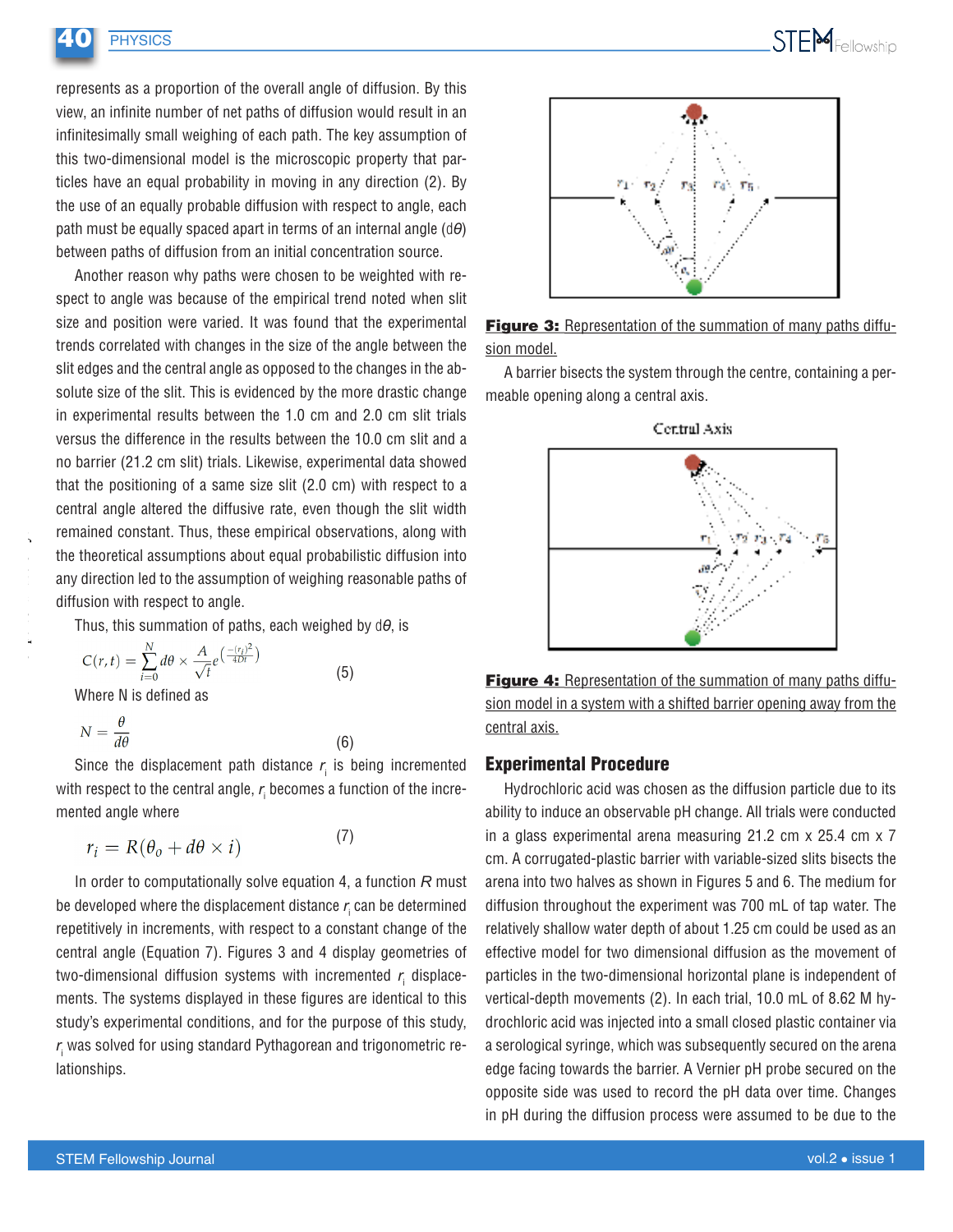diffusion of hydrochloric acid and hydronium.

The pH probe was set to start recording data when the plastic container was opened. Experimental trials were performed for a minimum duration of 500 seconds, with the exception of the positive control which lasted for 480 seconds. Extraneous environmental variables such as temperature and air flow were minimized through conducting the experiment in the same indoor laboratory setting. Furthermore, the pH probe was calibrated after every experiment by placing it in a buffer solution.

Table 1: List of experimental treatments and their angular and dimensional parameters.

| Treatment | Slit Size         | Angles between Slit                          |
|-----------|-------------------|----------------------------------------------|
|           |                   | Edges and Axis                               |
|           |                   | $\theta_l$ and $\theta_r$                    |
|           | (cm)              | (degrees)                                    |
| 1         | $0 \text{ cm}$    | N/A                                          |
| 2         | $21.2 \text{ cm}$ | 41.15 <sup>o</sup> and $-45.15$ <sup>o</sup> |
| 3         | $1.0 \text{ cm}$  | 2.25 <sup>o</sup> and $-2.25$ <sup>o</sup>   |
| 4         | $2.0 \text{ cm}$  | 4.50 <sup>o</sup> and $-4.50^{\circ}$        |
| 5         | $4.0 \text{ cm}$  | 17.48 $^{\circ}$ and $-17.48^{\circ}$        |
| 6         | 10.0 cm           | 21.49 <sup>o</sup> and $-21.49$ <sup>o</sup> |
| 7         | $2.0 \text{ cm}$  | $15.00^{\circ}$ and $23.05^{\circ}$          |
|           | $2.0 \text{ cm}$  | $35.00^{\circ}$ and $40.62^{\circ}$          |

To determine the effects of different slit widths and distances travelled by the diffusing particles, the widths of the slit and the angle that the slit's edges make with the bisecting axis of the arena was varied as shown in Table 1. Each experimental treatment was limited to a minimum of three experimental trials to allow for the measurement of many treatments as opposed to a precise focus on a relatively few number of treatments. An example of the experimental system for treatments 3-6 is represented in Figure 5 while an example of an experimental system for treatments 7 and 8 is represented in Figure 6.

The first trial was performed as a negative control to determine whether or not the plastic barrier was effective in blocking the acid from crossing into the detection region. In addition, to confirm that the acid is able to diffuse in water and induce a drop in pH in the detection region, a positive control with no barriers was conducted.

For each treatment, a weighted chi-square optimization was performed for the pre- exponential factor A to fit the model function (Equation 4) to the data. The average standard deviation between

the measurements within a certain treatment was used as the uncertainty when calculating weighted chi-square values for that treatment. This allows for the comparison of A values to confirm if Fick's second law still holds true in a geometrically constrained system.

To quantify the model's effectiveness in modeling two-dimensional diffusion, a t-score analysis was employed to compare all treatments except for the negative control.





The green dot represents the position of the insertion container and the red dot represents the position of the pH probe.



Figure 6: Representation of the experimental arena with the barrier's slit shifted away from the central axis running between the pH probe and the insertion container.

The green dot represents the position of the insertion container and the red dot represents the position of the pH probe.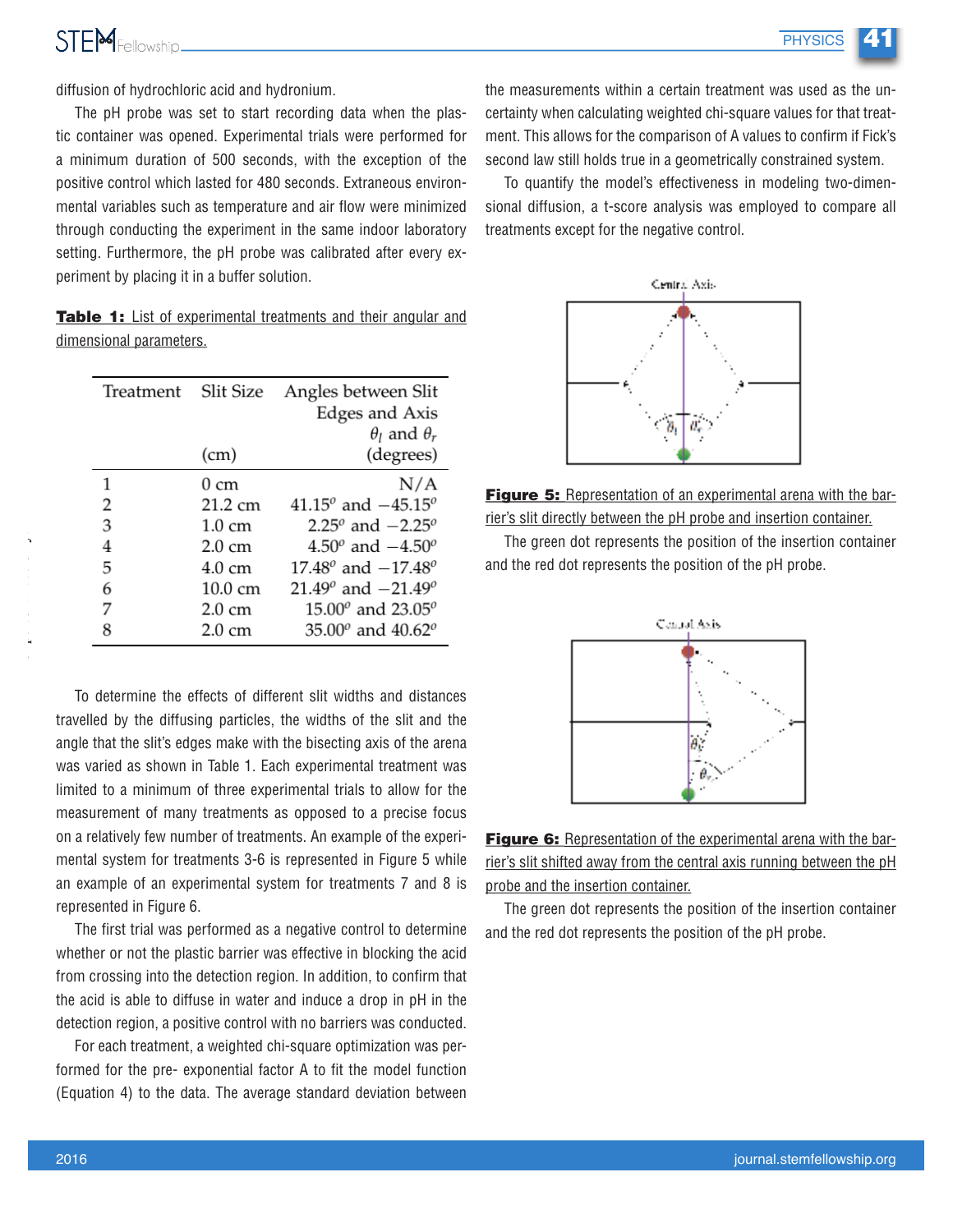

### **Results**

**Determining the Diffusion Coefficient.** The diffusion constant was approximated using the Einstein-Stokes equation (Equation 4) to a value of 2.94  $\times$  10<sup>-9</sup> (m<sup>2</sup>/s).

The values used to calculate this constant are  $K_{\rm g}$ , the Boltzmann constant,  $T$ , the absolute temperature of the system, which is 296K,  $P$ , the dynamic viscosity of the aqueous solvent, which is 0.844  $\times$ 10<sup>-3</sup> (Ns/m<sup>2</sup>), and R, the solute radius, which is 1.01 x 10<sup>-10</sup> m, an average value between the bond distance of a hydrochloric acid molecule and a hydronium molecule (5).

Analyses of Results. Comparing the fitted models, a p-value greater than the conventional 0.05 was found for all trials, and a p value greater than the conventional 0.95 was found for 23 out of the 25 trials. In general, this implies excellent agreement between the data and the fitted models, implying the feasibility of using a numerical approach to approach similar problems in practical settings. For a detailed table of the tabulated chi-square values, refer to the appendix.

The pH measurements for each set of trials along with the fitted model of the average pre-exponential factor (equation (5)) are reproduced in Figures 7 through 14.





Trial 4

Figure 8: Plot of continuous pH measurements in two second time intervals in the 21.2 cm barrier slit treatment (positive control) with the average fitted model for the treatment.



Trial 1 Figure 7: Plot of continuous pH measurements in two second time intervals in the 0.0 cm barrier slit treatment (negative control).





Figure 9: Plot of continuous pH measurements in two second time intervals in the direct 1.0 cm barrierslit treatment with the average fitted model for the treatment.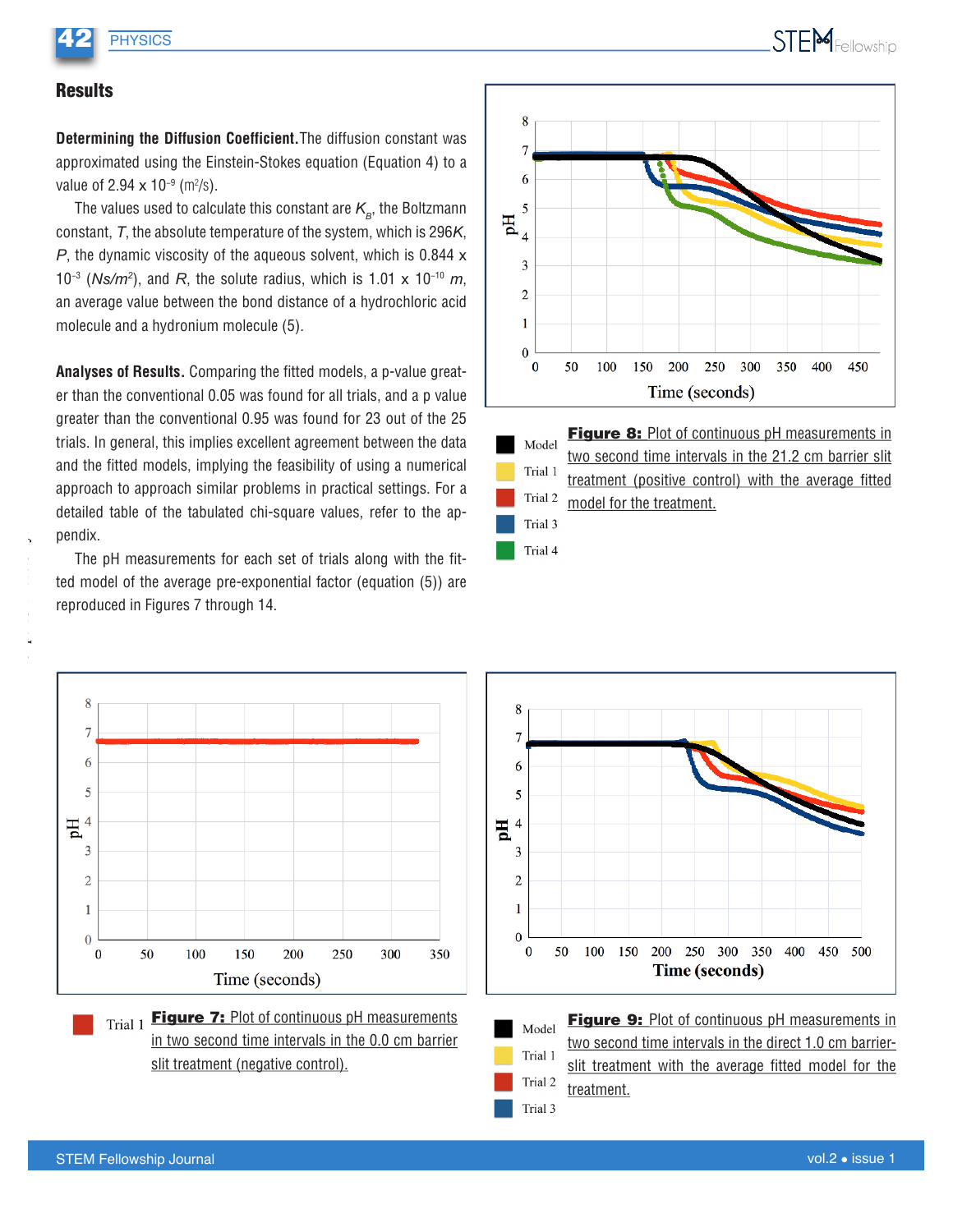







Figure 12: Plot of continuous pH measurements in two second time intervals in the direct 10.0 cm barrier-slit treatment with the average fitted model for the treatment.

**PHYSICS** 

43



Figure 11: Plot of continuous pH measurements Model in two second time intervals in the direct 4.0 cm bar-Trial 1 rier slit treatment with the average fitted model for the Trial 2 treatment. Trial 3





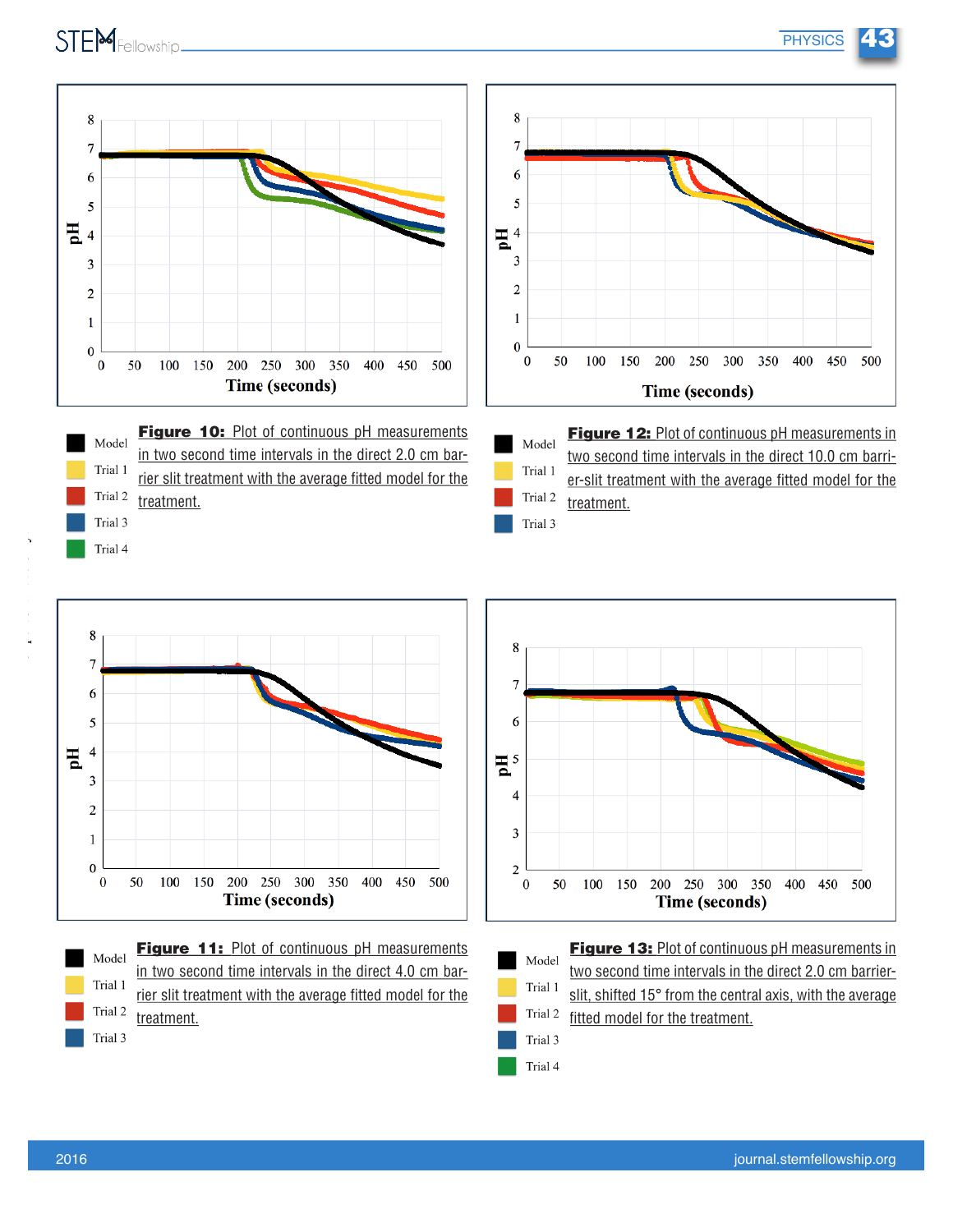**PHYSICS** 



Figure 14: Plot of continuous pH measurements in Model two second time intervals in the direct 2.0 cm barrier-Trial 1 slit, shifted 35° from the central axis, with the average Trial 2 fitted model for the treatment. Trial 3

Trial 4

To determine whether or not the pre-exponential factor varies with obstacle size, for each treatment, the optimized A values of the fitted model functions were averaged and a standard deviation was determined to quantify the variability in the data. These results are shown in Table 2.

Table 2: Mean A values of fitted model functions to the measurements, with standard deviations.

| Treatment                                | А   | dA  |
|------------------------------------------|-----|-----|
| $(1)$ 0 cm (no slit)                     | N/A | N/A |
| $(2)$ 21.2 cm (no barrier)               | 5.0 | 1.4 |
| $(3)$ 1.0 cm slit                        | 4.3 | 3.5 |
| (4) 2.0 cm slit                          | 4.1 | 3.0 |
| $(5)$ 4.0 cm slit                        | 3.3 | 1.2 |
| $(6)$ 10.0 cm slit                       | 3.7 | 0.6 |
| (7) 2.0 cm slit, $15.00^{\circ}$ shift   | 3.5 | 1.7 |
| $(8)$ 2.0 cm slit, 35 <sup>o</sup> shift | 4.5 | 1.7 |
| Average                                  | 3.9 | 1.0 |

Although there is no clear trend in A values as the size of the slit increased, the uncertainty in A did increase as the slit became more narrow, which could be accredited to greater stochastic influence. Nevertheless, it was found that all of the comparisons in A values result in a t-score less than the conventional threshold of 1. This indicates that all the pre-exponential factors that the model produced are statistically similar, further validating the method of using macroscopic models of diffusion such as Fick's second law to numerically analyze diffusion scenarios. The exact t-scores are tabulated in the appendix for reference.

#### **Discussion**

An accurate model would predict identical A values between experimental trials because it should account for all variants it attempts to model. Overall, the model gives an excellent approximation for the experimental conditions that were tested, indicated by the statistically similar A values (Table 2). Among all treatments, the average pre-exponential value was found to be  $3.9 \pm 1.0$ .

Although the t-scores are below the conventional threshold of 1, it is important to note that this is in part due to the large uncertainties associated with the results, which was calculated based on the variance between experimental trials. Although there is some predicted random uncertainty in this experiment, the presence of large uncertainties suggests there could be systematic errors with either the experimental procedure or with the pH probe's precision. This indicates that more data sets should be collected to potentially detect outliers in the original data sets.

Despite the study's constraints, the summation of all reasonable paths of diffusion in a system is a reasonable model for twodimensional physically constrained sysems of diffusion. An exciting implication of this discovery is that the general approach of taking the summation of equally probabilistic angles of movement proves to be a reasonable methodology in determining the expected concentration change over time due to diffusion. These positive results provide a further link between Fick's macroscopic description of diffusion and the microscopic properties of diffusion.

While the statistical tests implied a close correlation between the experimental data and the numerical results, it did not escape our attention that certain discrepancies exist. For example, the model predicts the initial pH drop to occur gradually, whereas there was an initial sudden drop in almost all of the experimental measurements. This discrepancy can be attributed to the reflection of acid particles off of the back wall of the arena. An important assumption in Fick's laws is that the arena is infinitely wide. In other words, the agent inducing concentration change cannot reflect back to the pH probe. It is probable that the momentary sudden drop in pH observed for most experimental trials is due to the combined effects of both the incoming acid solute from the source and the reflection off of the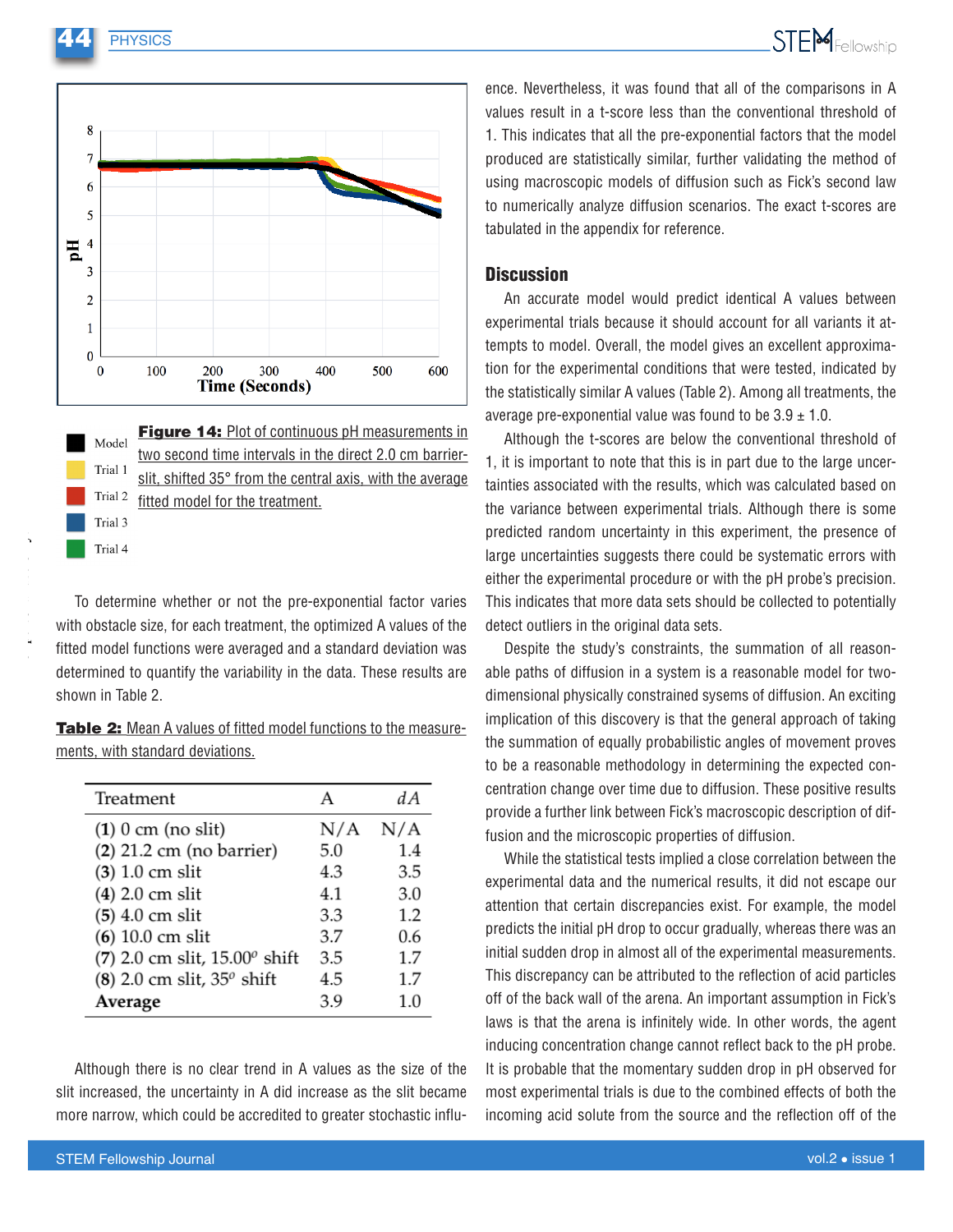

back wall. This explanation is supported by the observation that coloured dye reflects off of the walls upon contact. In order to refine the experimental procedure to comply with the theoretical assumptions of the model it would be necessary to use a large arena to minimize reflections.

Furthermore, another point of conflict between the data and the computational results is the differences in their final slopes. In general, the model predicts a steeper drop in pH than the actual data after 500 seconds. This is likely due to acid particles lingering in the side of the arena where the insertion container is, and not diffusing to the other half of the arena where the pH probe is. This suggests a potential area for improvement as our computational model assumes that acid particles will not become trapped in one side of the arena.

Finally, an interesting observation to note is that the pH in the experimental data sets occasionally in-creases slightly right before it drops. This is likely a result of systematic error since no base was added to the arena. Furthermore, no appreciable side reactions could have occurred between water and HCI to result in an increase in pH. Therefore, this particular discrepancy can be accredited to the sensitiveness of the pH probes and any potential mistakes in equipment handling.

Interestingly, if one were to approach the diffusion problem as a solution to the root mean square displacement relationship, as described by

> $r^2 = 2Dt$  $(8)$

where r is the distance travelled by the hydronium ion, D is its diffusion constant, which was earlier found to be 2.94  $\times$  10<sup>-9</sup> m<sup>2</sup>/s, and t is the time that it was allowed to diffuse for, then one would find that a hydronium ion would travel less than 2 mm in 500 seconds (2). Although this theoretical expectation appears to be in stark contrast with the proposed diffusion model, where acid particles were able to reach a pH probe over 25 cm away in approximately 200 seconds, it should be noted that there are three main possible factors responsible for this apparent discrepancy.

Firstly, Equation 8 is the solution for the root mean square displacement of a particle. It does not represent the maximum displacement by any particle. The distribution curve of a particle displacement can be modelled as a Gaussian curve as shown in Figure 15. Although the root mean square displacement is small, there are still many particles which could have travelled a long distance. Since 0.0862 moles of hydrochloric acid were added to the arena containing 700 mL of water, and only about  $7.0 \times 10^{-6}$  moles were required to change the pH in the arena from 7 to 5, thus it is highly likely that

the pH changes detected by the probe were due to the relatively few hydronium particles which had high displacement.



**Figure 15:** Example of a Gaussian diffusion within a labelled root mean square displacement along with a minimal concentration threshold to trigger a pH change.

All values are arbitrary.

Additionally, it is possible that the hydronium particles themselves were not diffusing to the pH probe, but rather it was the diffusion of charge. If the charge gradient between the source and the detector was great enough, it is possible that the change in pH was induced by positive charges moving from the source to the detector, or more precisely, the movement of electrons from the detector to the source facilitated by the rapid breakage and formation of the O-H bonds in water and hydronium, as shown in Figure 16.



**Figure 16:** Representation of charge flow with the breaking and formation of O-H bonds of water and hydronium...

In addition to these theoretical explanations, systematic errors could also be responsible for such a discrepancy. An inevitable error in the experiments was the initial velocity of the acid particles. When the lid of the container of acid was opened, it could be justifiably assumed that this action transfers some kinetic energy among both the water and acid molecules, which in turn may have accelerated the diffusion process to a certain degree.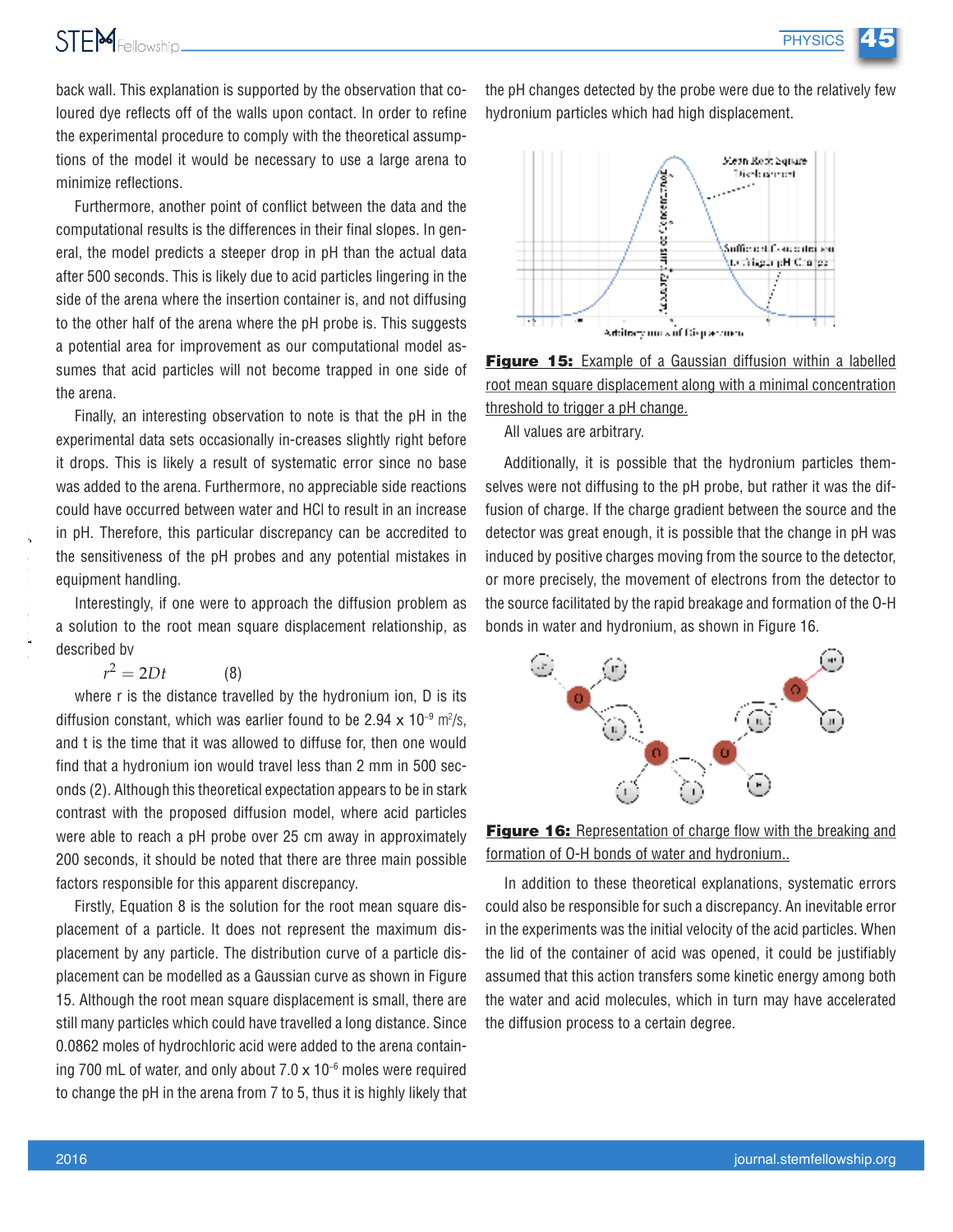## **PHYSICS**

#### **Conclusion**

Despite these sources of error, the model is able to determine that the pre-exponential factor A remains statistically constant as the physical environment of the system changes, which is expected based on pre-established theory (1; 3). Among all treatments, the average pre-exponential value was found to be  $3.9 \pm 1.0$ .

The relative consistency of this model in multiple scenarios suggests that such a combination of numerical integration and Fick's laws could be applied to more complex systems with numerous compartments and geometries, which is a potential direction for future research. The immense applicable aspects of such a model could be used to estimate macroscopic effects given the point of diffusion and the nature of the system. Conversely, it can predict the location of such a point based on the macroscopic effects. From a broader perspective, any physical system of diffusion could be modelled using this approach, albeit the numerical integration would become increasing complex for three-dimensional systems where reflection must be taken into consideration.

#### **Acknowledgements**

We would like to express our cordial gratitude towards Dr. Chris Addison, Director of UBC Science One, for providing equipment, and his valuable insight which greatly assisted the research. In addition, we thank Dr. Elliott Burnell and Dr. Michael Gilbert for sharing with us their opinions on the paper and offering us their valuable insight. Finally, we would like to thank Christina Cheung and Michelle Marcus for reviewing an earlier version of our manuscript and offering comments which greatly improved the quality of the paper.

## **Appendix**

**Table 1:** Chi Square and probability values achieved for fitting the model to each experimental trial.

| Treatment                                      | Weighted Chi-Square | Probability Value |
|------------------------------------------------|---------------------|-------------------|
| $(1)$ 0 cm (no slit)                           | N/A                 | N/A               |
| $(2)$ 21.2 cm (no barrier)                     |                     |                   |
| Trial 1                                        | 5.8                 | 83.4%             |
| Trial 2                                        | 3.1                 | 97.9%             |
| Trial 3                                        | 1.9                 | 99.7%             |
| Trial 4                                        | 1.8                 | 99.8%             |
| $(3)$ 1.0 cm slit                              |                     |                   |
| Trial 1                                        | 2.0                 | 99.7%             |
| Trial <sub>2</sub>                             | .7                  | 99.8%             |
| Trial 3                                        | 0.6                 | 99.9%             |
| $(4)$ 2.0 cm slit                              |                     |                   |
| Trial 1                                        | 1.3                 | 99.9%             |
| Trial 2                                        | 1.9                 | 99.7%             |
| Trial 3                                        | 5.7                 | 84.0%             |
| Trial 4                                        | 2.7                 | 98.8%             |
| $(5)$ 4.0 cm slit                              |                     |                   |
| Trial 1                                        | 2.3                 | 99.3%             |
| Trial 2                                        | 3.3                 | 97.3%             |
| Trial 3                                        | 2.9                 | 98.4%             |
| $(6)$ 10.0 cm slit                             |                     |                   |
| Trial 1                                        | 1.8                 | 98.4%             |
| Trial 2                                        | 3.0                 | 96.4%             |
| Trial 3                                        | 3.3                 | 95.1%             |
| $(7)$ 2.0 cm slit, $15.00^{\circ}$ angle shift | 3.5                 | 1.7               |
| Trial 1                                        | 1.8                 | 99.8%             |
| Trial 2                                        | 1.3                 | 99.9%             |
| Trial 3                                        | 0.9                 | 99.9%             |
| Trial 4                                        | 1.2                 | 99.9%             |
| $(8)$ 2.0 cm slit, $35^{\circ}$ angle shift    | 4.5                 | 1.7               |
| Trial 1                                        | 2.7                 | 99.7%             |
| Trial 2                                        | 2.8                 | 99.7%             |
| Trial 3                                        | 2.6                 | 99.8%             |
| Trial 4                                        | 1.6                 | 99.9%             |

|                 |  |  |  | <b>Table 2:</b> T scores comparing fitted A values between experimen- |
|-----------------|--|--|--|-----------------------------------------------------------------------|
| tal treatments. |  |  |  |                                                                       |

| Treatment      | $\mathbf{1}$ | 2    | 3     | 4     | 5    | 6    | 7    | 8     |
|----------------|--------------|------|-------|-------|------|------|------|-------|
|                |              |      |       |       |      |      |      |       |
|                | N/A          | N/A  | N/A   | N/A   | N/A  | N/A  | N/A  | N/A   |
| $\overline{2}$ | N/A          | 0.0  | 0.19  | 0.27  | 0.92 | 0.85 | 0.68 | 0.23  |
| 3              | N/A          | 0.19 | 0.0   | 0.043 | 0.27 | 0.19 | 0.21 | 0.051 |
| 4              | N/A          | 0.27 | 0.043 | 0.0   | 0.25 | 0.13 | 0.17 | 0.12  |
| 5              | N/A          | 0.92 | 0.27  | 0.25  | 0.0  | 0.30 | 0.10 | 0.58  |
| 6              | N/A          | 0.85 | 0.17  | 0.13  | 0.30 | 0.0  | 0.11 | 0.44  |
| 7              | N/A          | 0.68 | 0.21  | 0.17  | 0.10 | 0.11 | 0.0  | 0.42  |
| 8              | N/A          | 0.23 | 0.51  | 0.12  | 0.58 | 0.44 | 0.42 | 0.0   |

#### **References**

- 1. Fick A. On liquid diffusion. J. Membr. Sci. 1995;100(1):33-38.
- 2. Einstein A. Investigations on the theory of Brownian Movement. New York, N.Y.: Dover Publications; c1956.
- 3. Crank J. The Mathematics of Diffusion. Oxford: Clarendon Press; c1967.
- 4. Edward J. Molecular Volumes and the Stokes-Einstein Equation. J Chem Educ. 1970;47(4):261.
- 5. Haynes WM. CRC Handbook of Chemistry and Physics. Boca Raton, Fla.: CRC Press; c2016.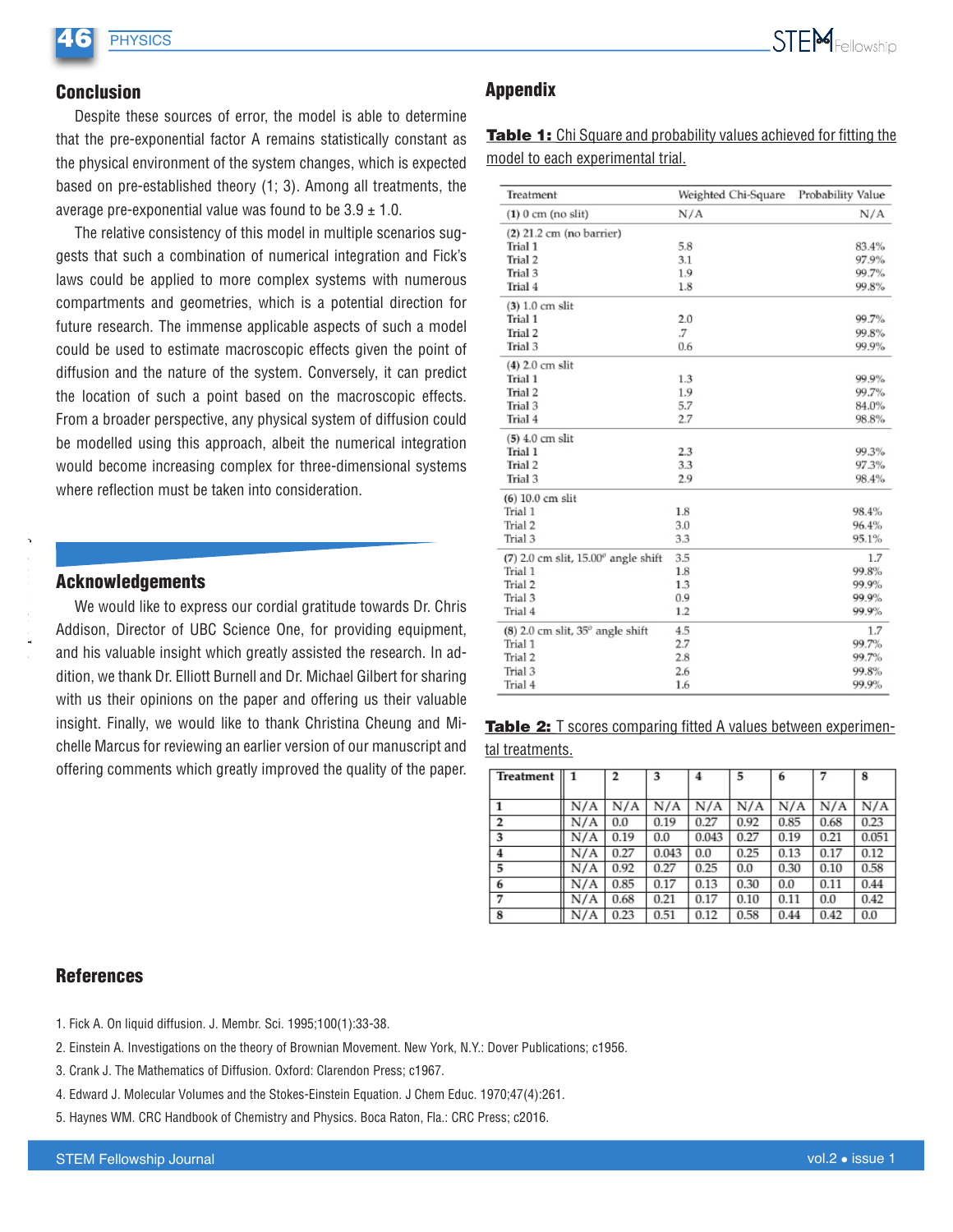### **REVIEW**

#### by Dr. James Charbonneau,

#### Department of Physics and Astronomy, University of British Columbia. Vancouver

In this paper the authors venture to do three things 1) create numerical model for diffusion in 2-dimensions that can account for diffusion around barriers 2) experimentally verify their numerical model and 3) experimentally verify some standard results that arise from Fick's laws of diffusion. This is particularly notable as it approaches the problems from theoretical, computational, and experimental sides, demonstrating a complete understanding of the topic.

The paper mostly succeeds at its goals, and is of very good quality. The numerical model developed is interesting, the experiment is meticulously carried out, and the statistical analysis is thorough. However, there are some points that I would like to address.

The following is a list of my comments mostly as they appear in the paper, and not in order of importance.

1. As a relatively minor point, at the end of the introduction, and the end of the paper, the authors feel the need to point out applications in a very specific field, approximation of leaks in hydraulic systems. This feels forced. They shouldn't feel obligated to include such narrow justifications. The work stands on its own in a much broader context.

2. The authors often use the word idealized in the introduction and beginning of the methodology when describing the solutions to Fick's law, without describing what idealizations are actually made in these solutions. Defining this would be helpful as their study involves a non-idealized system. Providing the reader a contrast would greatly help understanding exactly what is special about their study.

3. The authors propose a microscopic model for diffusion that involves looking at paths from one point to another with a single bounce. The contribution of each path to the total diffusion is weighted by the angle of the path to a point along the line of the barrier and the total distance that the particle has to travel. This results in particles that take paths to the far edge of a slit are weighted less. It is interesting model, and maybe somewhat intuitive, but the authors never provide physical reasoning for why they would do this. When coming up with a model to describe a physical system, one should always have a physical justification for the assumptions made in the model. There's likely a good reason why their model works, but the authors never state it. The next point addresses this.

4. The idea of *reasonable* and *unreasonable* paths int he development of the model is interesting. A key point of their work is choose a subset of possible diffusion paths to represent all the possible paths of diffusion. Those paths in which the particle bounces once, at the line of the boundary, are deemed reasonable, whereas a path in which the particle takes many bounces to get to the final point is unreasonable.

There are two issues here. First, when discussing why they discard unreasonable paths, their justification is that the macroscopic model accounts for all flow, rather than specific paths. This isn't a valid argument. The authors should justify discarding unreasonable paths be-cause they're statistically unlikely, which uses ideas in the microscopic paradigm in which their model lives.

The second issue is that the choice of reasonable paths seems to include a very specific subset of one-bounce paths, those that occur exactly along the line of the boundary. I agree that one bounce paths probably contribute the most to diffusion around the barrier, something which the authors should spend much more time justifying in their paper. However, there are many other two bounce paths where the bounce doesn't happen exactly on the boundary that should be considered. It could be that this deficiency might explain why their model doesn't capture the sudden drop in pH seen in all their trials, Figures 7-14. Their model predicts a gradual diffusion rate rather that the steep one because it's missing possible paths. Luckily, it think it's the exponential weighting of the path length ri that leads to the success of the model. This should be fleshed out.

5. The experimental procedure is very well described. The inclusion of positive and negative controls is very important. Additionally, in the presentation of the experimental results the authors are careful to use both p-values and t-scores to interpret their data. This makes the conclusion that the A values all agree with each other, which agrees with the theory, very